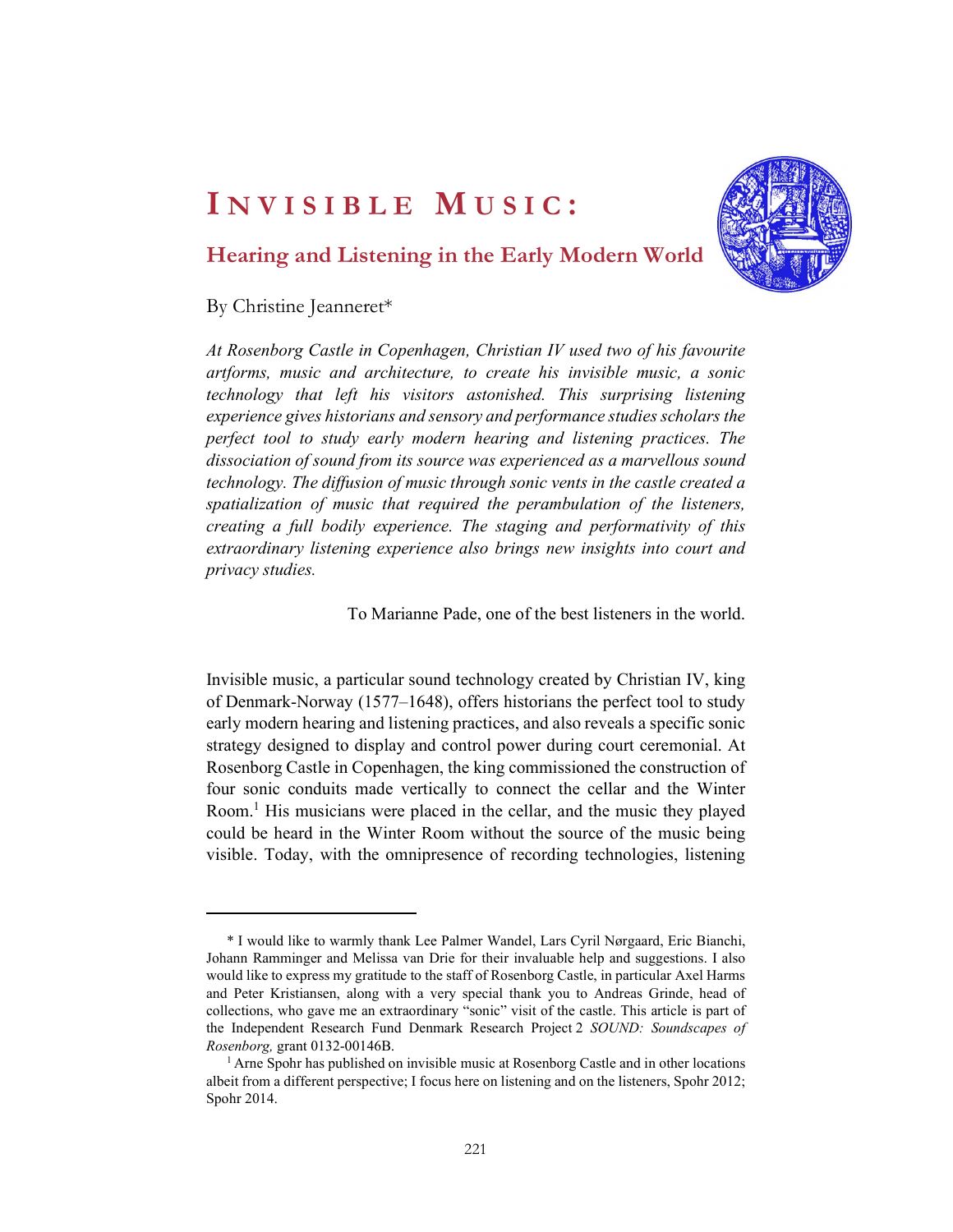devices, and loudspeakers blasting incessantly, invisible music is common.<sup>2</sup> The separation of sound from its sources has become a norm, more widespread than attending to a concert or hearing musicians play live. But in early modern listening practices, music was indissociable from its source, and this source was automatically associated with the presence of musicians. Therefore, the removal of the sound source brings an interesting perspective in the listening practices of the early modern world. Sensorial experiences in general and listening practices specifically, for the case of this article, are often hard to track in history, because they are part of a normative behaviour that is rarely evoked and they are tacitly experienced by a community. Therefore, cases that deviate from the norm – such as Christian IV's invisible music experience – indirectly shed precious light on the otherwise unmentioned and shared normative listening practices. In this article I will explore the case of invisible music as a lens to understand listening strategies. First, I will briefly present the early modern soundscape and contrast it with our post-industrial soundscape from a listening perspective. Next, the description of this experience of invisible music by a French visitor at Rosenborg Castle in the early seventeenth century will be a starting point for studying the dissociation of sound from its source. Then, I will consider the architectonic use of space to create a spatialization of music. Finally, to fully grasp invisible music, it is important to recontextualise it in the performative context of court ceremonial and privacy studies. In this last segment, I will show how the staging and performativity of this extraordinary listening experience brings new insights into privacy studies: the manipulation of sound and bodies of the listeners, the private context of the performance, the invisibility of the musicians and the intimate social setting all shed an interesting light on the notions of access and concealment, as well as sonic presence and hidden bodies.

#### Early modern soundscapes: sound and listening

Early modern society had a soundscape that was radically different from our current, loud and industrial sonic environment. How did people listen, and how were soundscapes perceived in the early modern world? In his groundbreaking and visionary study, Bruce Smith shows that, in the pre-industrial world the level of ambient noise was much lower than that of our contemporary soundscape.<sup>3</sup> The lower volume of noise in pre-industrial societies meant that people could hear a wider array of sounds across a broader geographical space.<sup>4</sup> Ambient sounds were much clearer to early

<sup>&</sup>lt;sup>2</sup> Kassabian 2013.

<sup>3</sup> Smith 1999, 49–50; see also Gutton 2000; Garrioch 2003; Cook 2013; Carter 2018.

<sup>&</sup>lt;sup>4</sup> This has been demonstrated by Smith 1999, 58 and Garrioch 2003, 8.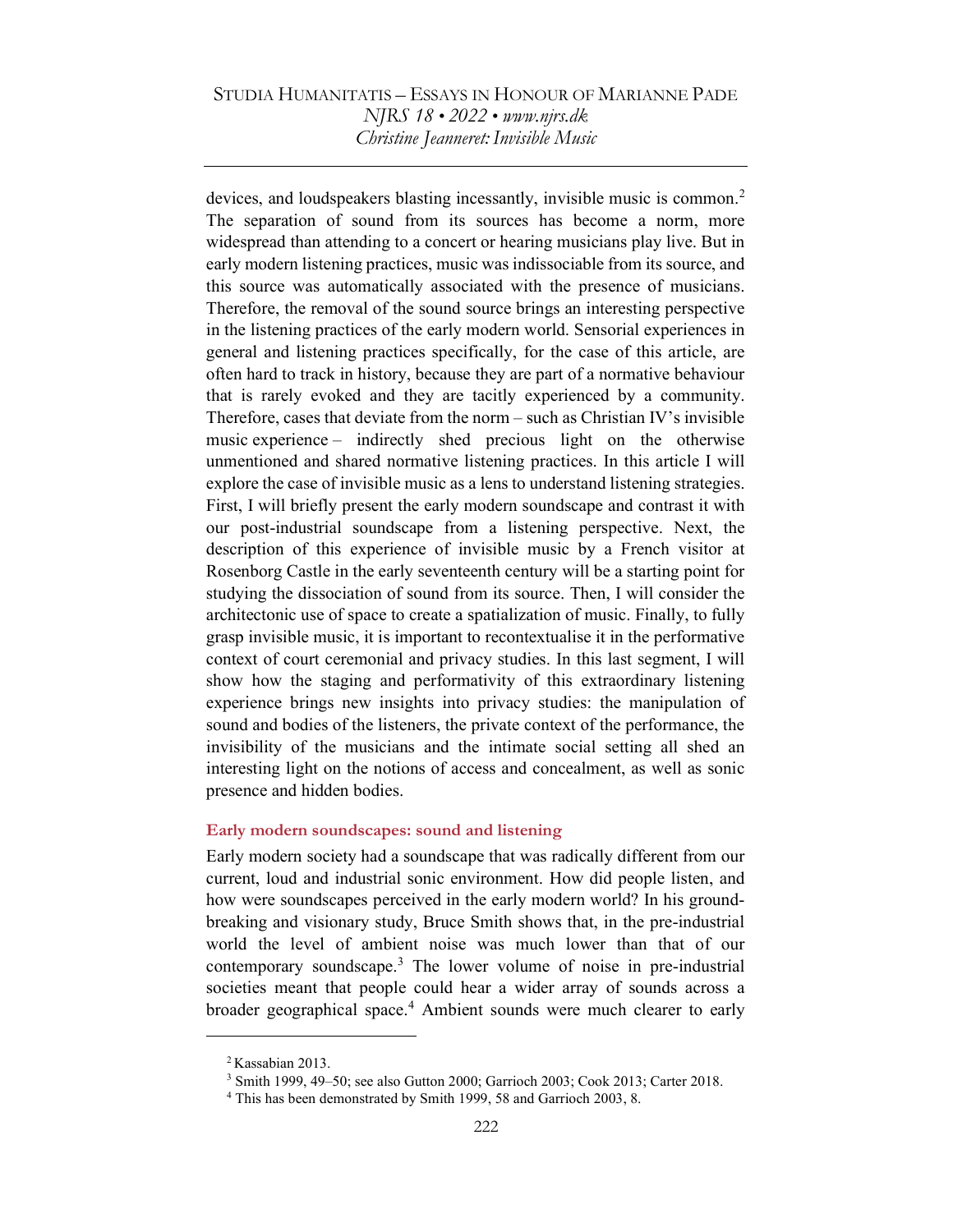modern listeners and they had entirely different ways of listening to, hearing and interpreting their soundscapes. Everyday sounds happening through conversations, the use of craftsmen's tools, speeding horse carriages, quarrels, town criers performances and boisterous street sellers calls all played a major role in the early modern soundscape. Extraordinary events such as wars, fireworks, musical entertainments, street theatres or processions were similarly characterized by their specific soundscapes and must often have been heard before they could be seen.<sup>5</sup> Sound and space are intrinsically linked; hearing and listening to architectonic spaces allows us to cross the thresholds of physical spaces and gives a new perspective of the notions of inside and outside. Sound travels through space; its vibrations physically reach the listeners. Sound permeates and extends boundaries: the sound of a private quarrel can be heard in the street, but also reversely, an outdoor music performance can be heard inside. Therefore, by taking sound into consideration, we can consider in a new light the traditional oppositions between private and public, indoors and outdoors, sound and noise. The propagation of sound through the air is also a territorial marker, a way of appropriating the space where it resounds. In the case of Christian IV's invisible music, the manipulation of sounds and noises was a display of power and a form of control over court visitors. More generally, sounds also create the rhythms of everyday life and give a sonic identity, or a "soundtrack", to the space in which they resonate and are propagated.

In this understanding of the European early modern period according to which people could hear a much wider range of sounds and noises; listening, hearing, and the symbolic meaning of sounds were interpreted according to diverse standards.<sup>6</sup> Aurality defines a community and encompasses people of all social classes, along with animals, mechanical and artistic devices, and natural sounds, creating what we call a shared acoustic environment, or a soundscape. People feel unisonance or dissonance: they might hear the same soundscape, but interpret it differently, according to their social background or gender. Soundscapes, in other words, can create a form of exclusion (who is privy to hear a conversation and who is not), but they can also be inclusive

<sup>&</sup>lt;sup>5</sup> Jakob Ingemann Parby and Kasper H. Andersen, "Soundscapes of Copenhagen in the Sixteenth and Seventeenth Centuries", conference presentation during the international workshop Sound, Privacy, and Court Studies, Rosenborg Castle and Centre for Privacy Studies, Copenhagen University, 24–25 June 2021.

<sup>&</sup>lt;sup>6</sup> Such standards are the topic of multiple studies by historians, sociologists and philosophers: Garrioch 2003, 5–6. Among the first to explore the idea of noise and sound as a socio-political topic was Attali 1977; on soundscapes, see Schafer 1977, for a selection of other studies on sonic cultural histories, see Corbin 1994; Bailey 1996 and more recently Gutton 2000; Carter 2002 and Carter 2018; Smith 2004; Erlmann 2004 and Erlmann 2010; Howard & Moretti 2009; Zanovello 2014; Knighton & Mazuela-Anguita 2018.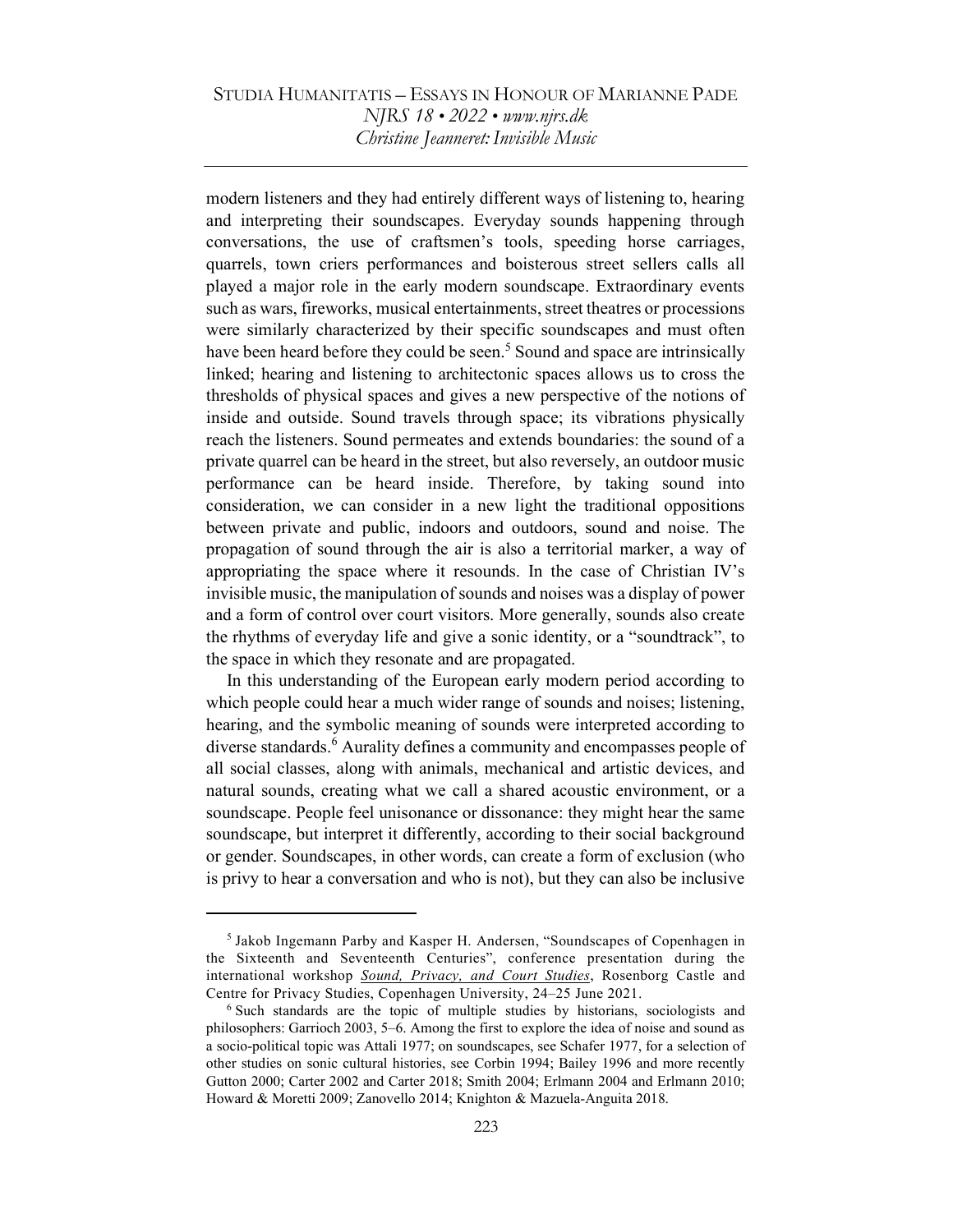across social classes. The eyes can be closed; the ears cannot be closed because we do not have earlids. In the context of privacy, it is easier to visually exclude those who should not have access by closing a door, while it is impossible to prevent eavesdropping behind the closed door or to the propagation across space of a loud quarrel.

#### Invisible music at Rosenborg Castle: dissociation of sound and its source

The use of visual and auditory devices, as well as multimedia performances to display power during court ceremonies was certainly not a novelty at the time of Christian IV's reign. However, the suppression of the visual source of the music was experienced as a miraculous, striking, and extremely uncommon event. The king used it as a cultural display of invention and a political instrument to stage himself in the Winter Room. Several testimonies of the invisible music in the Winter Room have come down to us, all expressing surprise and wonder at this unexpected listening experience.<sup>7</sup> By far the most detailed and most interesting for our purpose is the description from Charles Ogier (c. 1595–1654), a French envoy visiting Rosenborg in 1634.<sup>8</sup> His account is noteworthy because it is focused on the listeners perception and their experience:

Illum deinde rex duxit in atrium quadratum, picturis ornatum, subter quo musicos suos collocare solet: iussitque nos convocari: nobisque ingressis, ab eoque rursus pileo salutatis, cùm ipse Legatusque tecti essent, atque in medio coenaculo starent, universi continuò musici, tam instrumentis, quam vocibus cecinerunt. Hanc tam subitam voluptatem attenti stupentesque accepimus, cum per diversa spiracula sonitus, nunc propiores, nunc remotiores ad aures nostras pervenirent. Interea legatus regis industriam, qui huius voluptatis inventor fuisset, obsequiosè comiterque laudabat, quod idem nutibus nostris Regi nos idemtidem respectanti significabamus […] Exeuntes, atque in rheda positos, sub ipso portae vestibulo, non sine Regis iussu, nos tantisper distinuit subterranea illa invisa, at non ingrata, Musica.

Next the king led him [the ambassador] into a square hall decorated with pictures, below which he used to gather his musicians. He ordered

<sup>&</sup>lt;sup>7</sup> All the visitors' descriptions of Rosenborg Castle are given in Hein 2009 1, 141–144. The ones describing the performance of invisible music are by prince Christian II of Anhalt-Bernburg in 1623, the German lawyer Heinrich Meyer in 1642 and the Swedish traveler Nils Rubinus in 1662.

<sup>&</sup>lt;sup>8</sup> Ogier was the secretary of the French ambassador Claude des Mesmes. In 1634, they were invited to the wedding of Christian, prince-elect of Denmark, and Magdalena Sibylla of Saxony (Det store Bilager) and visited Rosenborg Castle on this occasion. Ogier later published the diary of his travels in 1634–1636, see Ogier 1656; on the "great wedding", see Wade 1996, 157–278.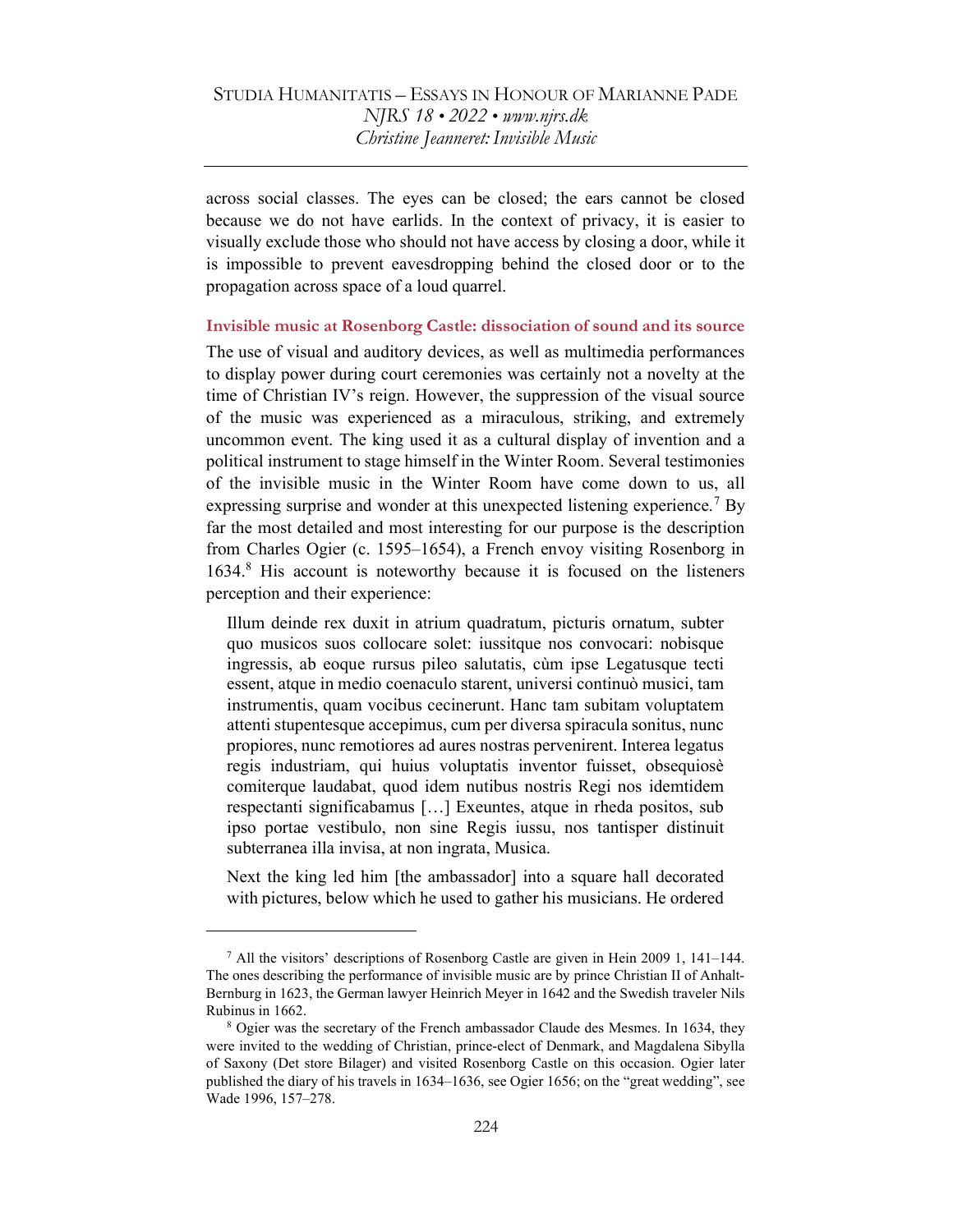us to convene. When we had entered, and he had greeted us again by doffing his hat (since he and the ambassador had their heads covered and were standing in the middle of the upper room), the whole ensemble of musicians, both instruments and voices, suddenly began to play. We – transfixed and stupefied – experienced this wonderfully unexpected pleasure, as the sound reached our ears from various vents, now closer, now farther. Meanwhile, the ambassador obligingly and courteously praised the ingenuity of the king, who had devised this pleasant invention. By nodding, we indicated the same thing to the king, who was repeatedly looking at us […] As we departed, even as our carriage passed under the courtyard gate, we were entertained by that unseen but not unpleasing subterranean music, presumably played at the order of the king. $9$ 

The most prominent feature in this description is the extreme surprise felt by the listeners: it is "unexpected" to hear invisible music and they remained pleasantly stupefied. This astonishment is produced by the dissociation between the music and the musicians. It points to the idea that musical sound had an agency at this time created through maintaining a tactile relationship with its source, "an umbilical continuity".<sup>10</sup> The dissociation of sound from its source has been coined by ecologist and sound scholar R. M. Schafer as the term "schizophonia" in relation to more recent acoustical and listening cultures of modernity.<sup>11</sup> This term perfectly describes Christian IV's invisible music. The experience of listening without seeing upset the early modern conception of acoustics and confronted listeners with a new form of dissociated perception and sonic spatialization, as we shall see further on. Rosenborg's setting for invisible music was not a unique case, but the phenomenon was fairly rare and restricted to northern Europe and smaller royal residences or *lysthus* (Lusthaus).<sup>12</sup> Interestingly, Ogier uses spatial terms (closer, farther) to actually describe a sonic experience (whereas one would expect a more familiar term relating to volume, like *louder*, *softer*). Four small vents (ca. 20 x 20 cm) were open between the roof of the cellar

 9 Ogier 1656, 53–54, translation is mine with the generous help of Eric Bianchi and Johann Ramminger.

<sup>10</sup>Erlmann 2004, 98 and Connor 2004, 158.

 $11$  Schafer 1969, 43–47. The term schizophonia can refer to the separation either in space or, with the use of more recent technologies of sound reproduction, also in time, when the capacities to record and reproduce sounds are developed from the late nineteenth century onwards.

<sup>&</sup>lt;sup>12</sup> Lusthaus auf dem Jungfernbastei in Dresden and Neues Lusthaus in Stuttgart. In the latter, the staging was different: the musicians were placed above the listening space and not below it; statues were place over the vents to make it look like the music was produced by the statues. Another example of invisible music is Rondell in Jindřichův Hradec in Bohemia (known as Neuhaus in German Bohemia), see Spohr 2014, 20–26.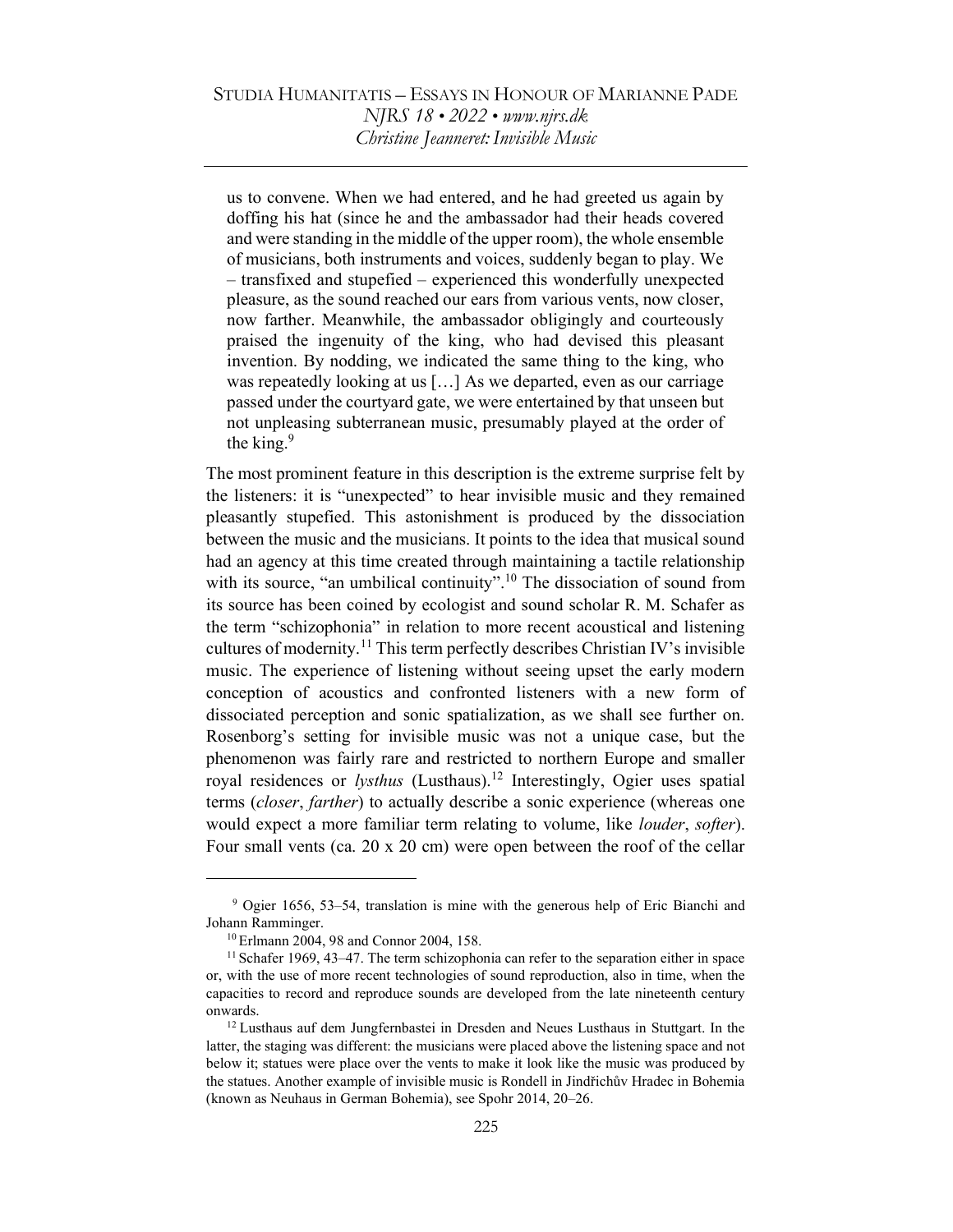and the four corners of flooring in the Winter Room.<sup>13</sup> The vents are simple excavations in the stone and do not have a special coating. The sound is directly transmitted from the cellar to the room. As a result, the sound source is extremely easy to locate; any listener immediately perceives it comes from below and from the corners. Music travelling through the vents also affects its sonic quality: it comes out as extremely distinct but remote, enhancing this ethereal experience of remoteness.<sup>14</sup> Ogier uses the word *spiraculum* to describe the vent, from "spiro" (to breathe); this establishes a connection between a technological device and its function as a conduit to let the air pass. He visualizes it as a kind of breathing  $\text{lung}$  – like those of the singers – transmitting sound from one place to the other. Thus, through the terminology he uses, Ogier reconnects the sound with a body as a sound producer. He gives us a precious hint as to how sound was perceived in early modern thinking as indissociable from the body producing it. Hiding the source of music ultimately puts into perspective what Smith calls the "hereness and thereness" of sound.<sup>15</sup> According to Smith, the thereness of sound focuses on the sound-producer – the outside quality of sound, and the vibrations in time and space – whereas the hereness of sound relates to the physiological and psychological effects on the listener. The thereness becomes the hereness in the ear of the listener. By removing the thereness of sound from the sight of the listener, invisibility created an entirely new listening experience for an early modern audience, due to the remote and particular quality of the music coming from the vents. The absence of the musicians, the trick of exposing the sound but hiding its source is a clear sign of an innovative use of space and sound.

#### Spatialization and perambulation: a full sensory experience of sound

The spatialization of music is fundamental in this invisible acoustic experience. It is a site-specific installation, literally built into the architecture of the palace. Special sonic vents had to be opened from the cellar to the Winter Room to allow the diffusion of sound from the four corners of the room. Generally, spatialization is associated with contemporary electronic music, but it has a long history. One of the most famous example being Italian polychoral music, where several choirs, *cori spezzati*, were placed on

<sup>&</sup>lt;sup>13</sup> Three of them were rediscovered during a recent renovation, Hein 2009 1, 44.

<sup>&</sup>lt;sup>14</sup> It has been possible to listen to invisible music, thanks to a reconstruction and the diffusion of music through the vents, Peter Kristiansen and Christine Jeanneret, "Visit of Rosenborg Castle with a focus on its soundscapes", workshop Sound, Privacy, and Court Studies, 24 June 2021.

<sup>15</sup> Smith 1999, 7–8.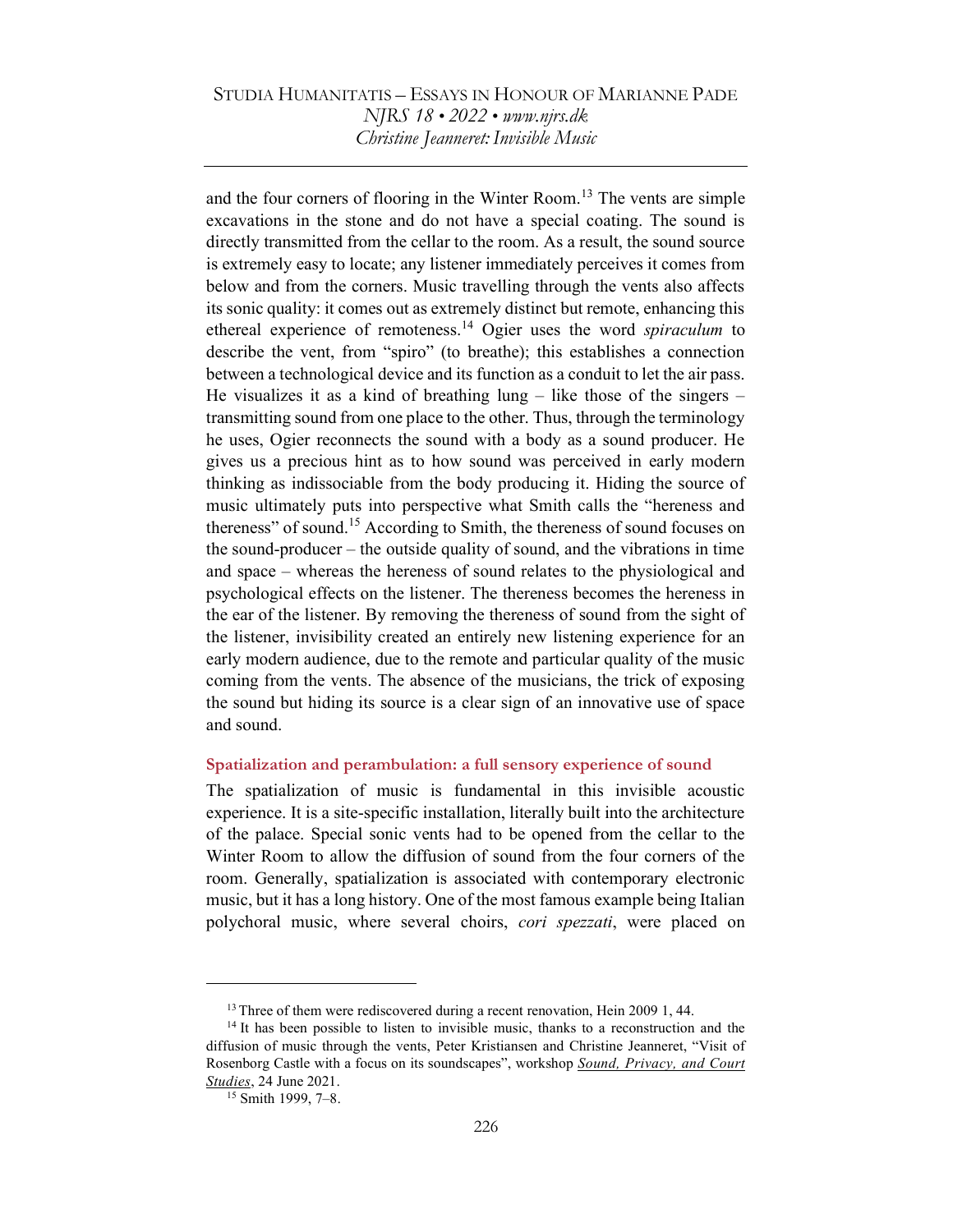different balconies in the churches to realize a spatialized sonic experience.<sup>16</sup> In this cases, the musicians were visible. However, with the removal of the musicians' bodies from sight, Renaissance invisible music is truly a precursor to sound surround diffusion – also called quadraphonic sound – through spatialized sources. In Christian IV's invisible music, the same effect would not have been possible by placing the musicians physically in the four corners: the sound would have an entirely difference quality because of the closeness between the musicians and the listeners placed in the same room, and the sound projection would have been much louder and more homogenous. This extraordinary listening experience plays on two senses: the eyes are deprived from their traditional expectations of the musicians' presence and thereby the ears are overstimulated by the removal of the source and the peculiar sonic quality. The physical technology of the sonic vents will eventually led to the complete removal of the musicians and the use of loudspeakers in contemporary electronic practice. The acoustics of the architectonical space influences the listener's perception. Reverberation, absorption, and resonance are site-specific and vary according to each venue for spatialized music. In our case, the Winter Room is a large rectangular room occupying the north aisle of Rosenborg Castle. The floor is made of black, white, and reddish marble tiles, which enhances the resonance of the room, whereas the walls are covered in oak panels attenuating the echoes and reverberation. The room is not extremely large, allowing a well-balanced diffusion of the sound through the four corners: preventing the sound from being too dispersed in the space and also making it clearly audible for the listener. Spatialization is based on the ability of the human ear to localize sounds in space by identifying the position of the sound sources and measuring the distance between the listeners and these sources.<sup>17</sup> Spatial hearing plays with this faculty and transforms sound localization into an intrinsic part of the listening experience. Spatialized music thus creates sound trajectories and spatial depth.<sup>18</sup> The multiplicity of the sound sources in four different places in the Winter Room would have given a sense of shaping and dynamics to the projection and the perception of sound. Spatialization gives plasticity to sound by manipulating it, distorting it, and moulding it into new temporal and spatial shapes. It also affects perception by creating a dynamic

<sup>&</sup>lt;sup>16</sup> Bryant 1981. Interestingly enough, there is no mention of invisible music in the historical surveys of spatialized music, probably because it has been largely neglected by scholars. For studies on electronic music and spatialization, see Nauck 1997; Maconie 2005; Robusté 2014, Ouzounian 2021.

<sup>17</sup> Blauert 1997; Bregman 1990.

 $18$  As the direction of motion cannot be accurately detected through a monaural listening situation (see Strybel et al. 1989), I assume that the authors of the surviving accounts of the invisible music were of sound hearing capabilities.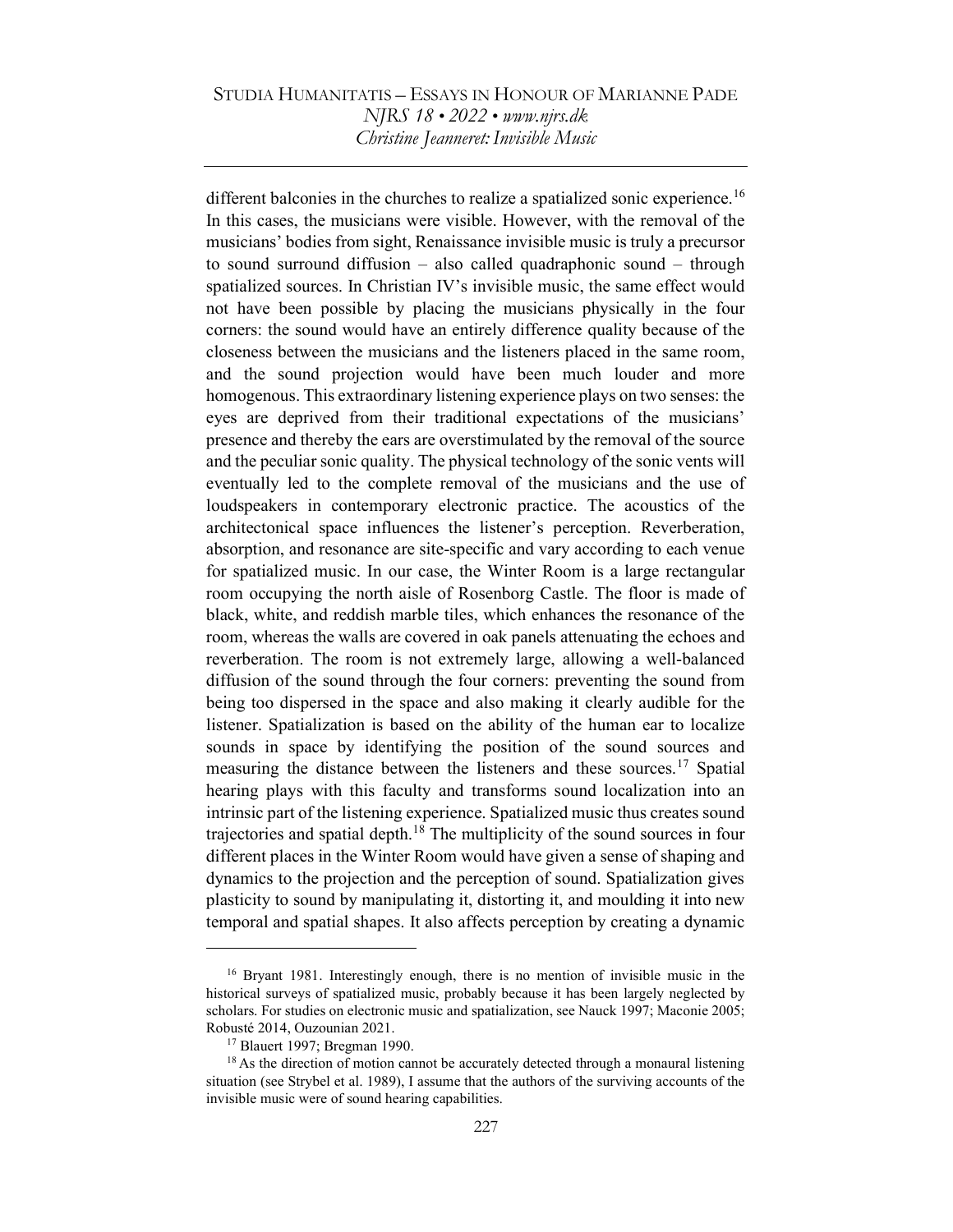form of listening. On one hand, the spatialized diffusion creates multiple sound perspectives. On the other hand, Ogier's description of hearing the music "now closer, now farther" undoubtedly indicates that the king and his two guests were moving around the Winter Room, while listening, making it an enhanced spatialized experience. By moving, the listeners create their own listening experience, being now in the centre of the room, then going closer or farther from the sound sources. As such, listening to invisible music is a full sensorial experience, involving the listeners' bodies and the buildings where the performance took place. Therefore, the perambulation mentioned by Ogier ("now closer, now farther") is an intrinsic part of this aural experience. As it has been noticed in art history, the princely collections of paintings in the early modern period were spaces intended for a combined physical and mental exercise.<sup>19</sup> Viewing art while simultaneously walking through the collection was thought to be beneficial for mental and physical health together with its recreative function. In the case of spatial music, the same happens not with the eye but with the ear.<sup>20</sup> The eyes, deprived of the musicians' presence, create a new listening experience involving the motion of the body.

#### Performativity and invisibility in court and privacy studies

Finally, the performance of invisible music is indissociable from the performance and performativity of court ceremonial practices and it has to be contextualized in this setting to be fully understood. Every moment, every movement, even every utterance of this invisible aural experience are controlled and orchestrated by the king, as evidenced by Ogier's testimony. Like a conductor, Christian IV gives signals to the musicians in order for them to start and stop playing. He also signals to his guests when they should express their opinion and expected positive reactions to this pleasant aural experience. As Szendy puts it in his extraordinary study, "Listening is a matter of words", $^{21}$  it is not just about a listening experience, but about how it is staged and performed by the listeners, not only during the experience itself but also in Ogier's written rendition. During the time of the elective monarchy and before the abrupt establishment of the Danish absolute monarchy by Frederik III in 1660, both Christian IV and his son had to

<sup>19</sup> Gage 2008.

 $20$  Spohr 2012 argues that listening to invisible was a synesthetic experience, since there was a ceiling painting in the Winter Room, that could have been a depiction of Christian IV's Court Musicians, by Francis Clein or Søren Kiær, today preserved in the Queen's Room of Rosenborg. Since it is not clear if it was originally in the Winter Room or not and Ogier's description – or any other visitors' description – does not mention synesthesia, we shall not explore this aspect here.

<sup>21</sup> Szendy 2013, 136.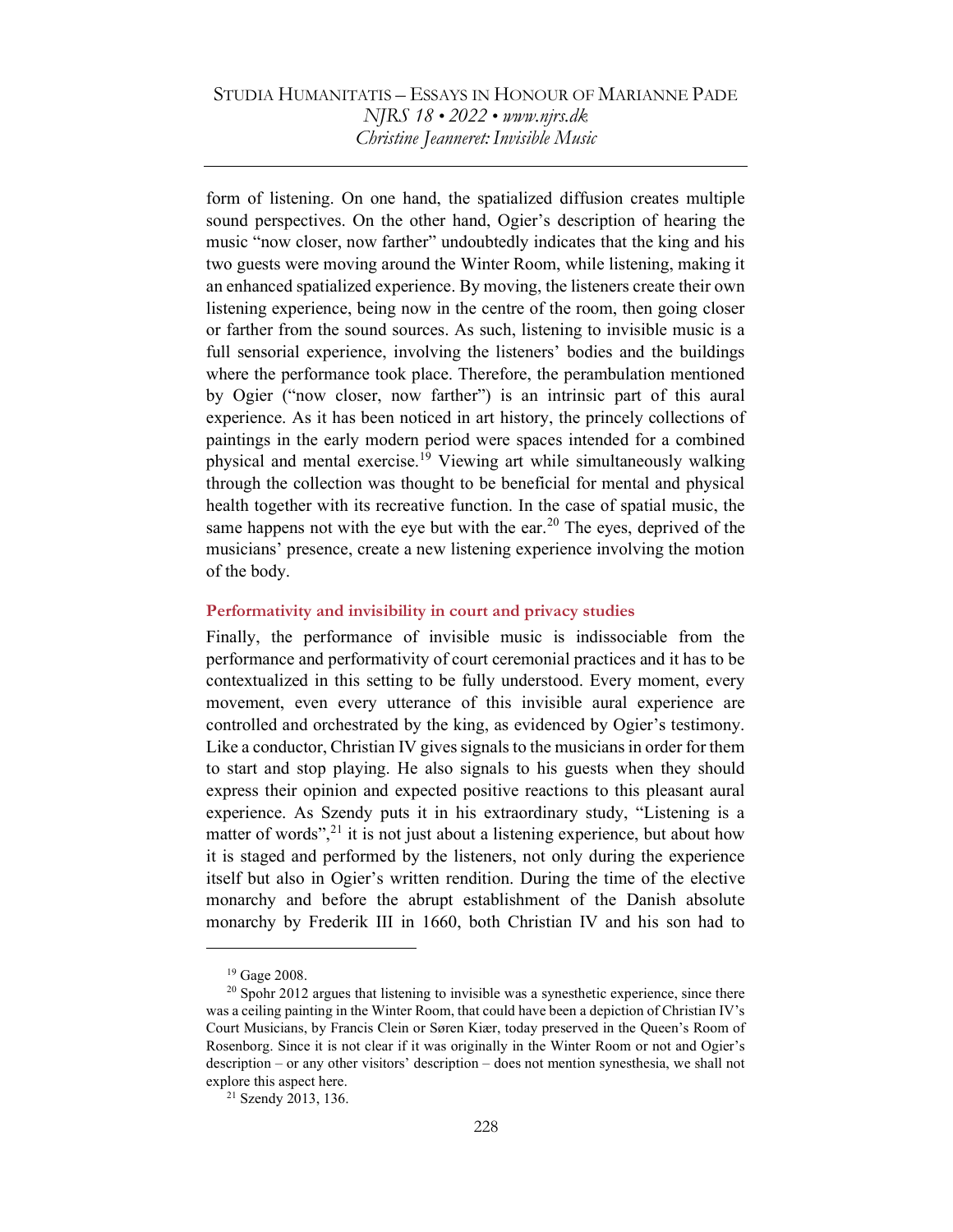simultaneously hold the nobility in check and keep them in their good graces. Against the backdrop of terrible military defeats and a disastrous administration of finances, this was not an easy task for the king. Christian IV is paradoxically remembered as one of the greatest Danish monarchs – notably by his legacy in the arts and his architectonic remodelling of Copenhagen – whereas he left the realm in utter political and economic chaos at the time of his death.<sup>22</sup> The king wanted to put Copenhagen on the European map and thus transformed the city from a provincial town to the major centre of power of the kingdom of Denmark-Norway by an extensive cultural, commercial, architectural, military refashioning, inspired by various European models from various cities. Contrarily to the monarchy's finances, administration, and legal matters, which required the approval of the council of the realm (Rigsrådet), the king was free to administrate the expenses of court ceremonial independently.<sup>23</sup> It is therefore no surprise that ceremonial culture was one of the main strategies used by Christian IV as a means to assert his power over and to control the nobility. Court is the site par excellence for staging and displaying power and sociability.<sup>24</sup> Multimedia performances involving the arts are the ultimate means for royal propaganda and elaborate stagings, such as the great wedding of 1634 were precisely served this function on both the national and international levels. The creation of beautiful artefacts and technological wonders was fundamental in establishing and displaying the status and power of rulers in the early modern world.<sup>25</sup> However, court studies seldom consider sound and listening strategies and therefore, they rarely take into account the use and manipulation of sound in court ceremonial. I argue that sound played a crucial role in the appropriation, display, and control of power in courtly spaces. Court etiquette strictly ruled access and proximity to the monarch: who had access could also talk to the king and get him to listen, a high privilege granted to an extremely restricted number of courtiers. Speaking or producing sounds at court were ultimately political performances and established protocols of rank, power, access, and distance. Who can access, listen and talk to the monarch – as the French ambassador and Ogier in our case – is therefore highly significant. For example, ambassadors and agents enjoyed the extraordinary privilege of having access to and close contact with the king.<sup>26</sup> The question of access and closeness ultimately leads to the notion of privacy. Privacy and access guaranteed the crucial ability to communicate directly

<sup>22</sup> Heiberg 1998, 15.

<sup>23</sup> Olden-Jørgensen 2002, 71.

<sup>24</sup> Newton 2000; Newton 2014; Sternberg 2014; Cosandey 2016.

<sup>&</sup>lt;sup>25</sup> Koeppe 2019.

 $26$  Raeymaekers & Derks 2016, 2-4.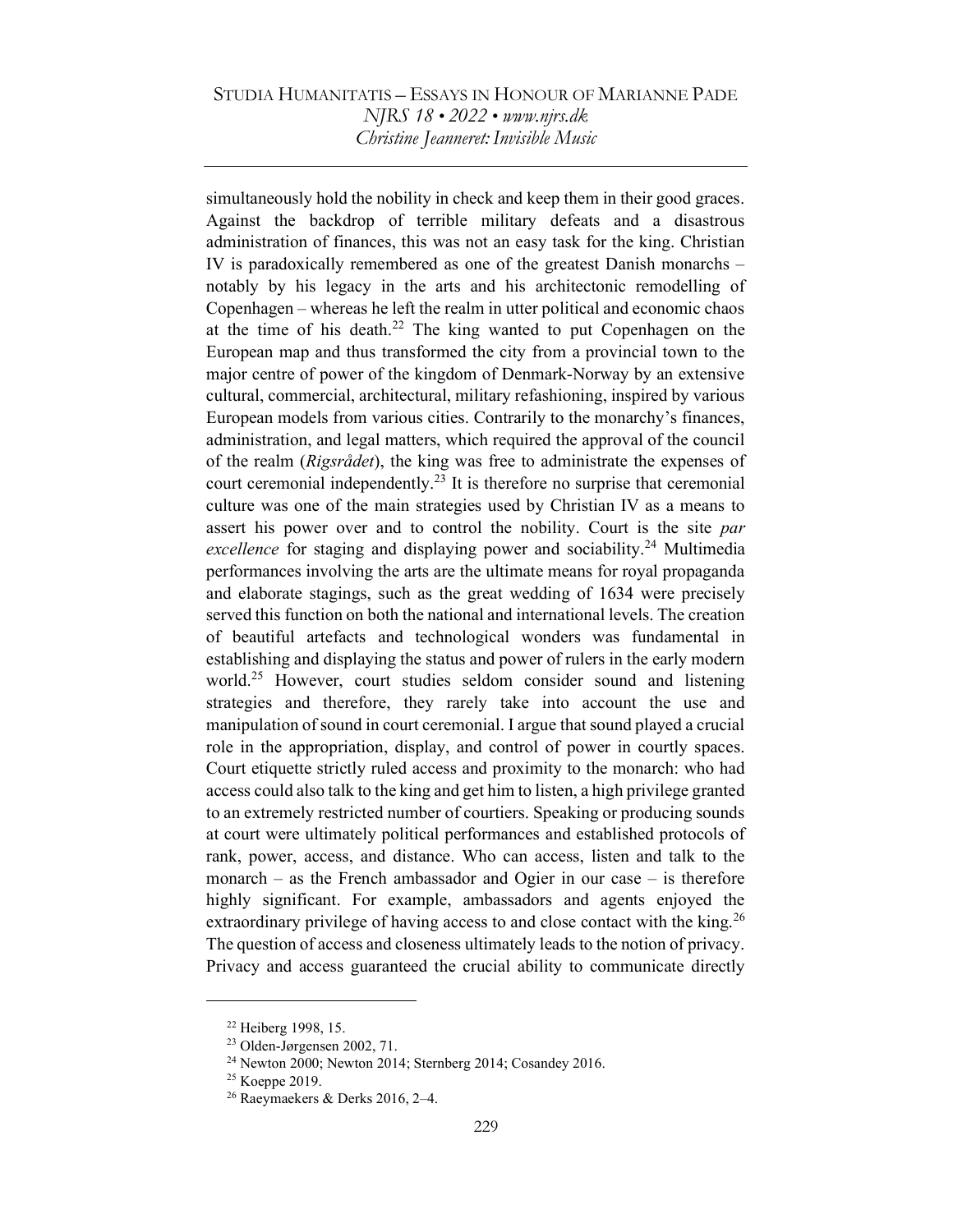with the monarch in an intimate setting – as it is exactly the case in the Winter Room during the performance of invisible music. This type of personal interaction was key to the acquisition and exercise of power. In our case, this ritual comprises several aspects: the use of sound technology to manipulate and control space; the elaborate choreography of court ceremonial, the use of music, the private setting, the staged performance and performativity of the participants. The king expected his guests to marvel at his invention, signalling and awaiting their reaction, and they obliged, indulging him with many compliments, as was expected, in order to cement his role as the orchestrator and master of a sonic wonder.

Moreover, in relation to privacy, the notion of hiding or exposing is crucial: the sonic presence of the musicians together with their visual absence creates an unexpected and marvellous turn. Discussing nineteenth-century sound technologies, such as phonography, another and more recent invention implying the removal of the musicians, Szendy rightly argues that it drastically changed the delicate frontier between private and public performance.<sup>27</sup> A series of apparatus, such as the telephone, the phonograph and the *théâtrophone* allowed to transmit sound and music in a long distance and invisibly. The social and public setting of the concert was deeply transformed by the possibility of listening to music alone at home and in private in the case of the phonograph. The *théâtrophone* is even more interesting in blurring the private and public divide: it was a telephonic diffusion of theatre and opera, the public would gather in rooms equipped with telephones and listened to the transmission in an isolated and private experience, while the performance was actually taking place in the theatres with an audience participating publicly.<sup>28</sup> The telephonic diffusion was stereophonic, and made it therefore also an exercise in spatialisation. In the case of invisible music, we witness an early precursor of this transformation from a public performance to a more intimate setting.

The traditional appropriation and control of space is enhanced in this case by the invisibility of the music source. The sense of displacement and astonishment of the listeners gives us precious insights into early modern listening practices. The staging can only work with a restricted and selected audience, who can freely move around and talk to each other during the performance. It would be utterly impossible, if the Winter Room would be crowded by a large audience or by listeners sitting motionless. A successful performance of invisible and spatialized music requires a limited number of listeners in an intimate context of sociability. This aural experience was

<sup>27</sup> Szendy 2013, 83.

<sup>28</sup> Van Drie 2016.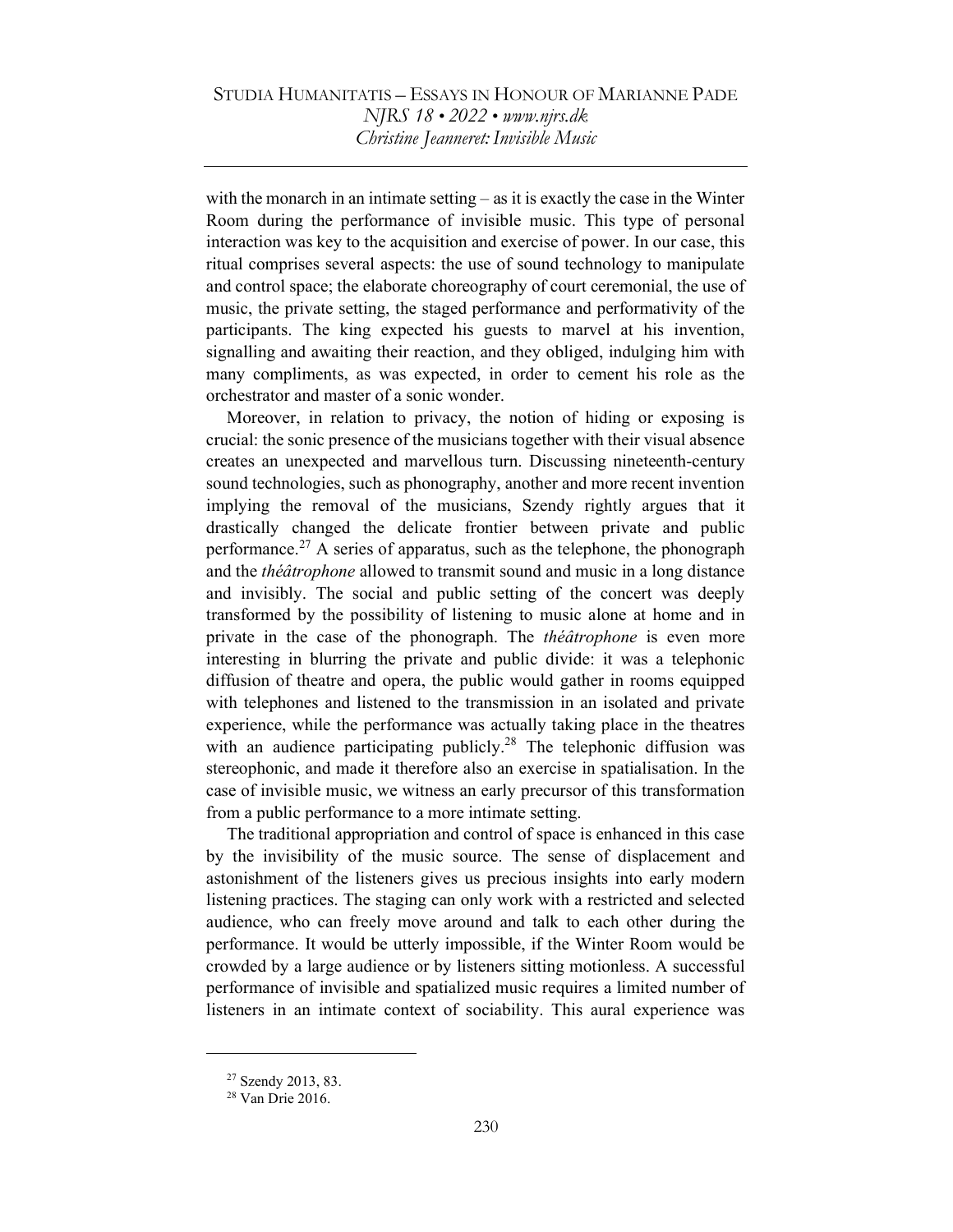intended as a form of media strategy and technological inventiveness. By giving to his visitors a unique sensory experience, with hidden living musicians functioning as a kind of music machine, Christian IV was putting his power on display and taking control of the highly elaborate ceremonial of court visits, by the conjoint use of two of his favourite artforms, architecture and music.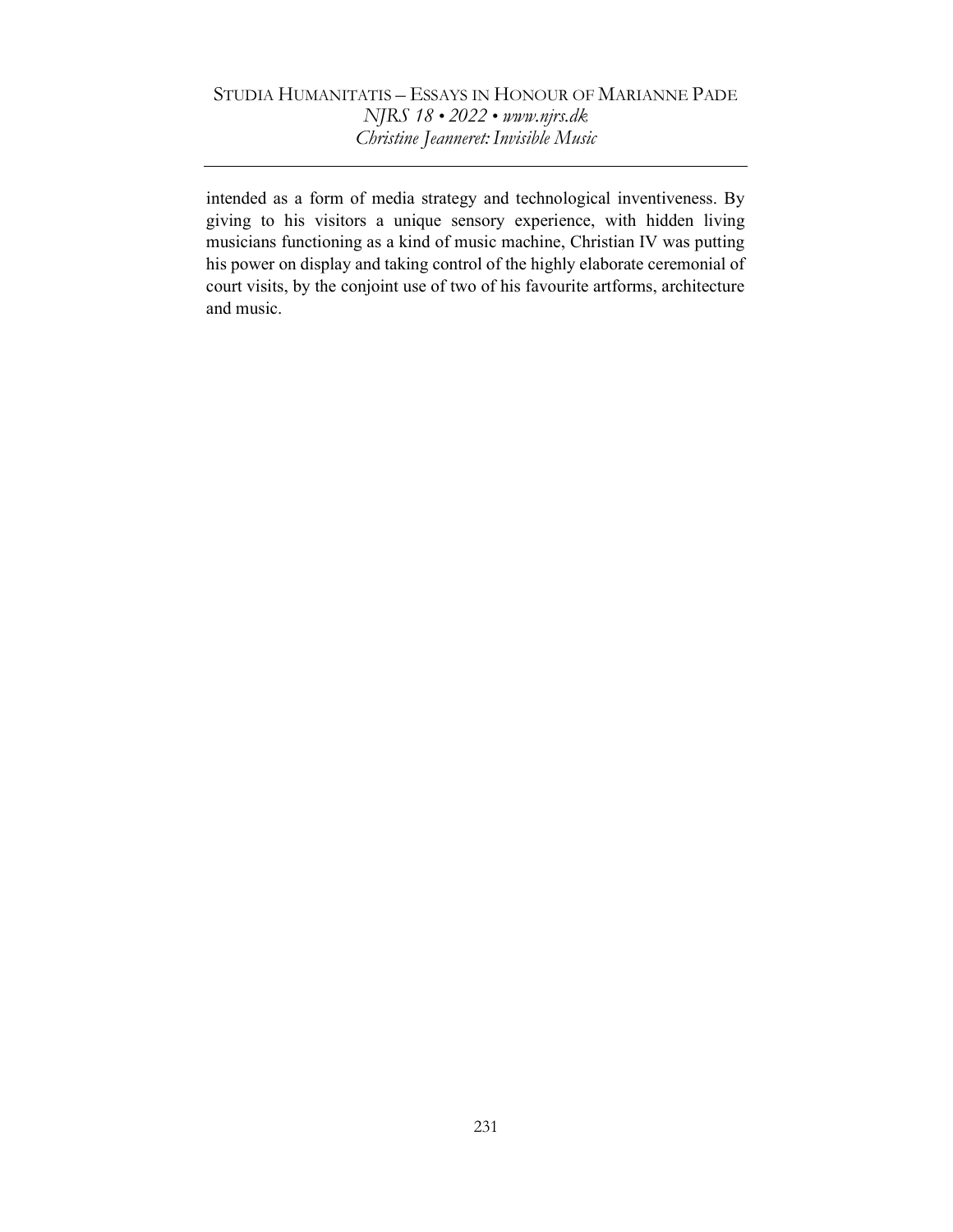#### **Bibliography**

- Attali, Jacques 1977, Bruits: Essais sur l'économie politique de la musique, Paris (English translation 1985: Noise: The Political Economy of Music, transl.: Brian Massumi, Manchester).
- Bailey, Peter 1996, "Breaking the Sound Barrier: A Historian Listens to Noise", Body and Society 2, 49–66.
- Blauert, Jens 1997, Spatial Hearing: The Psychophysics of Human Sound Localization, Cambridge MA.
- Bregman, Albert S. 1990, Auditory Scene Analysis: The Perceptual Organization of Sound, Cambridge MA.
- Bryant, David 1981, "The 'cori spezzati' of St Mark's: Myth and Reality", Early Music History 1, 165–186.
- Carter, Tim 2018, "Listening to Music in Early Modern Italy: Some Problems for the Urban Musicologist", Hearing the City in Early Modern Europe, eds.: Tess Knighton & Ascensión Mazuela-Anguita, Turnhout, 25–49.
- Carter, Tim 2002, "The Sound of Silence: Models for an Urban Musicology", Urban History 29.1, 8–18.
- Cook, Nicholas 2013, "Classical Music and the Politics of Space", Music, Sound and Space: Transformations of Public and Private Experience, ed.: Georgina Born, Cambridge, 224–238.
- Connor, Steven 2004, "Edison's Teeth: Touching Hearing," Hearing Cultures: Essays on sound, Listening and Modernity, ed.: Veit Erlmann, Oxford, 153–172.
- Corbin, Alain 1994, Les cloches de la terre: Paysage sonore et culture sensible dans les campagnes au XIXe siècle, Paris (English translation 1998: Village Bells, Sound and Meaning in the Nineteenth-Century French Countryside, trans.: Martin Thom, New York).
- Cosandey, Fanny 2016, Le rang: Préséances et hiérarchies dans la France d'Ancien Régime, Paris.
- Erlmann, Veit (ed.) 2004, Hearing Cultures: Essays on Sound, Listening and Modernity, Oxford.
- Erlmann, Veit 2010, Reason and Resonance: A History of Modern Aurality, New York.
- Gage, Frances 2008, "Exercises for the Mind and the Body: Giulio Mancini, Collecting, and the Beholding of Landscape Painting in the Seventeenth Century", Renaissance Quarterly 61.4, 1167–1207.
- Garrioch, David 2003, "Sounds of the City: The Soundscape of Early Modern European Towns", Urban History 30.1, 5–25.
- Gutton, Jean-Pierre 2000, Bruits et sons dans notre histoire: Essai sur la reconstitution du paysage sonore, Paris.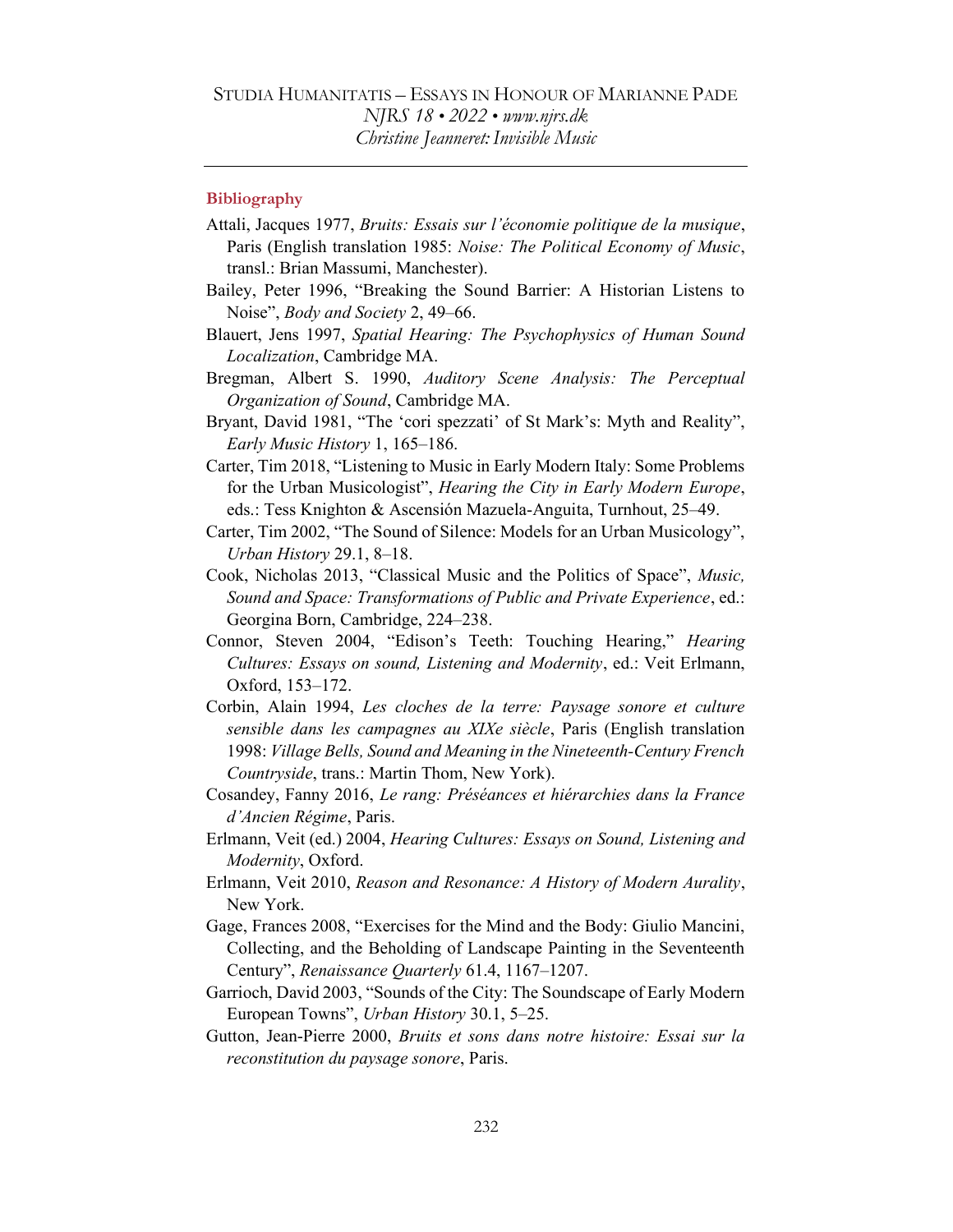Heiberg, Steffen 1988, Christian IV and Europe: The  $19<sup>th</sup>$  Art Exhibition of the Council of Europe Denmark 1988, Copenhagen.

Hein, Jørgen 2009, The Treasure Collection at Rosenborg Castle: The Inventories of 1696 and 1718, Royal Heritage and Collecting in Denmark-Norway 1500–1900, 3 vols. Copenhagen.

- Howard, Deborah & Laura Moretti 2009, Sound and Space in Renaissance Venice: Architecture, Music, Acoustics, New Haven.
- Kassabian, Anahid 2013, Ubiquitous Listening: Affect, Attention, and Distributed Subjectivity, Berkeley.
- Knighton, Tess & Ascensión Mazuela-Anguita (eds.) 2018, Hearing the City in Early Modern Europe, Turnhout.
- Maconie, Robin 2005, Other Planets: The Music of Karlheinz Stockhausen, Lanham MD.
- Koeppe, Wolfram (ed.) 2019, Making Marvels: Science and Splendor at the Courts of Europe, New York.
- Newton, William R. 2014, Vivre à Versailles: Derrière la façade, la vie quotidienne au château, Paris.

Newton, William R. 2000,  $L'$  Espace du roi: La Cour de France au château de Versailles 1682–1789, Paris.

- Nauck, Gisela 1997, Musik in Raum, Raum in der Musik: Ein Beitrag zur Geschichte der Seriellen Musik, Stuttgart (Beihefte zum Archiv für Musikwissenschaft 38)
- Ogier, Charles 1656, Ephemerides, sive iter Danicum, Svecicum, Polonicum, Paris.
- Olden–Jørgensen, Sebastian 2002, "State Ceremonial, Court Culture and Political Power in Early Modern Denmark, 1536–1746", Scandinavian Journal of History 27.2, 65–76.
- Ouzounian, Gascia 2021, Stereophonica: Sound and Space in Science, Technology, and the Arts, Cambridge MA.
- Raeymaekers, Dries & Sebastiaan Derks (eds.) 2016, The Key to Power? The Culture of Access in Princely Courts, 1400–1750, Leiden.
- Robusté, Joan Riera 2014, "Spatial Hearing and Sound Perception in Musical Composition", PhD diss., Averio.
- Schafer, Raymond Murray 1977, The Tuning of the World, New York.

Schafer, Raymond Murray 1969, The New Soundscape, Toronto.

- Smith, Bruce R. 1999, The Acoustic World of Early Modern England: Attending to the O-Factor, Chicago.
- Smith, Mark M. (ed.) 2004, Hearing History: A Reader, Athens GA.
- Spohr, Arne 2012, "This Charming Invention Created by the King': Christian IV and his invisible music", Danish Yearbook of Musicology 39, 13–33.